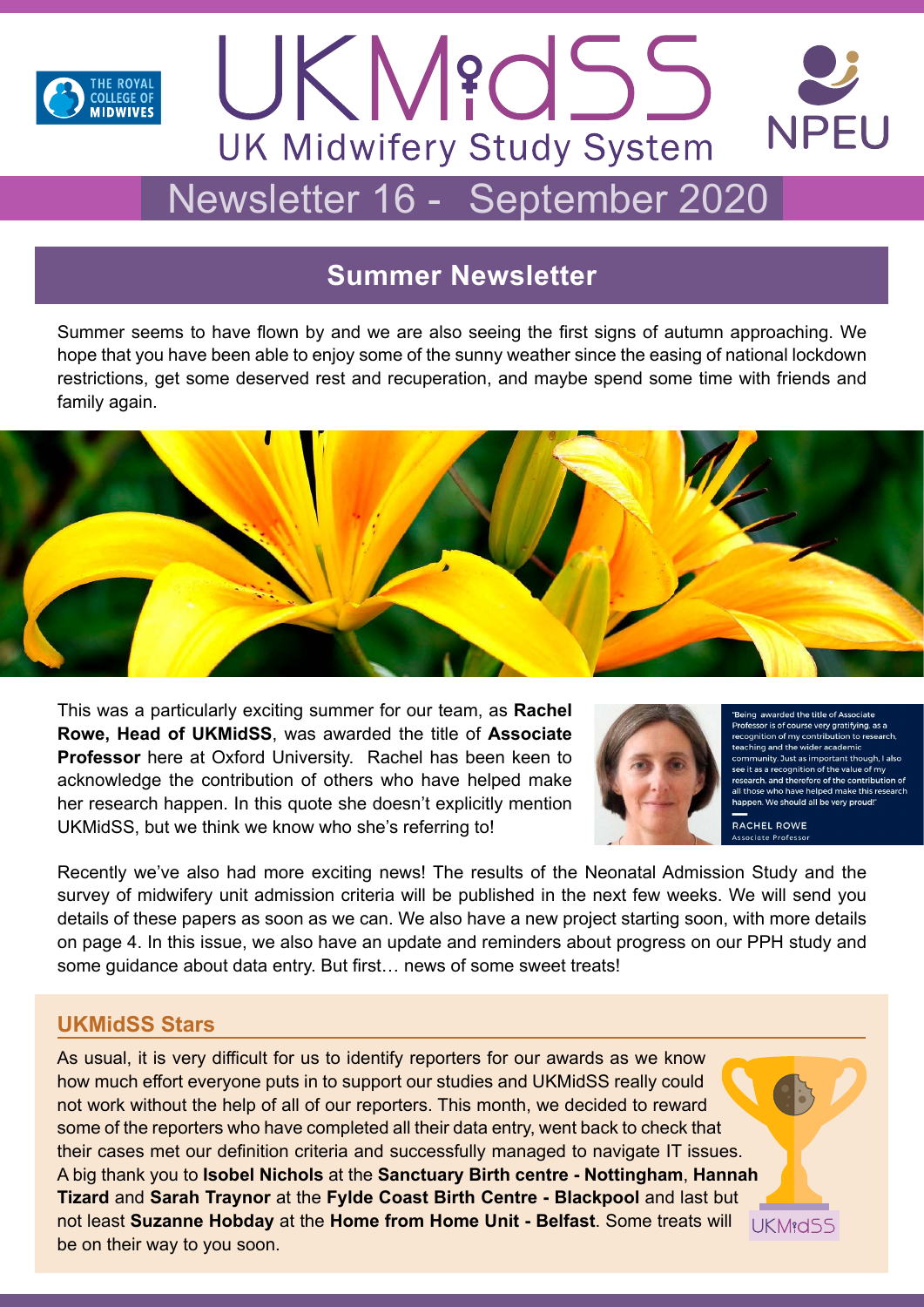## **What else has the UKMidSS team been up to?**

During the peak of the Covid-19 pandemic, the UKMidSS team circulated a brief survey about the impact of Covid-19 on Midwifery-led Units. The report request was sent out to all the MLUs participating in our studies on the 1st of April 2020. We achieved an amazing 90% response and are now in the process of sharing these results with the Royal College of Midwives and thinking about a paper. Thanks to everyone who took the time to complete the survey.

## **PPH Study Data Entry- Back to Basics**

Lately we have had several queries about data entry and completeness. We also have several new reporters, so we thought it would be a good idea to remind you about the basics of data entry.

If you submit a monthly report including a case, you will be given a case number beginning with PH. We ask for detailed data about these cases, and for **one control for each case**. You need to enter these data in our database, OpenClinica. The PH number is the same for both the CASE and the CONTROL.



#### **Data entry**

In OpenClinica you need to enter the data for **both the case and the control**. You need to click on the pen and paper symbol for both the case and the control to enter data. Data entry is not 'complete', until both case and control are complete. We send monthly email reminders about any incomplete data.

## **PPH Study**

We are aware that the Covid-19 outbreak and staff shortages have had an impact on most units, but we're making great progress on getting all the monthly reports and data entry in for the PPH Study. Response to monthly report requests is around 90% and data entry is complete for around 80% of reported cases so we just need one last push to complete outstanding monthly reports and data entry. If you have student midwives, healthcare assistants or maternity support workers who can help as reporters and would appreciate this development opportunity please let us know and we'll set them up as reporters to help get us over the line.

#### **Units with significant numbers of outstanding monthly reports**

The following units still have two or more monthly reports outstanding for the PPH Study. Please contact us is you need help or guidance.

| Alexandra Birth Centre, Watford General Hospital       | The Birthing Unit, Ninewells Hospital, Dundee                        |  |
|--------------------------------------------------------|----------------------------------------------------------------------|--|
| Chesterfield Birth Centre, Chesterfield Royal Hospital | The Midwife Led Birth Centre, The Royal Oldham Hospital              |  |
| The Acorn Suite, Bedford Hospital                      | The Midwifery Led Unit, Samuel Johnson Community Hospital, Lichfield |  |
| The Birth Centre, Whittington Hospital, Highgate       | Wallingford Community Maternity Midwifery-led Unit                   |  |
|                                                        |                                                                      |  |

#### **Units with data entry for cases/controls not yet started**

The following units have some cases/controls for which data entry has not yet been started. As we move towards data cleaning and analysis for this study we really need these data entered as soon as possible. If we can help in any way please let us know.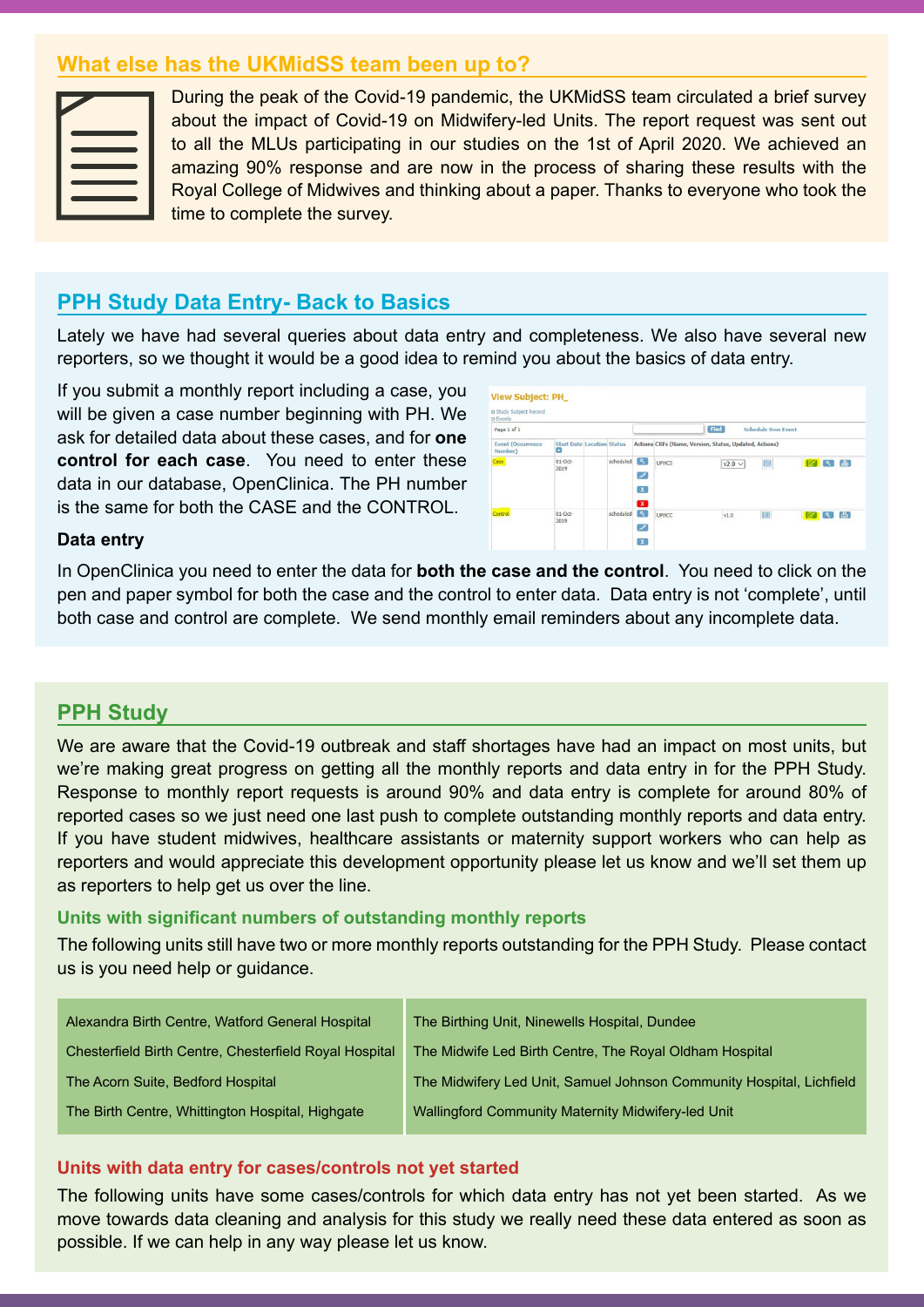| <b>Unit</b>                                                | <b>Not yet started</b> | <b>Started, but not complete</b> | <b>Complete</b> |
|------------------------------------------------------------|------------------------|----------------------------------|-----------------|
| Abbey Birth Centre, St Peter's hospital, Chertsey          | $\overline{2}$         | $\overline{0}$                   | 9               |
| Alexandra Birth Centre, Watford General Hospital           | $\overline{4}$         | 10                               | 0               |
| AMU Midwifery Suite, Ayrshire Maternity Unit               | 15                     | $\overline{0}$                   | 0               |
| Aylesbury Birth Centre, Stoke Mandeville Hospital          | 3                      | $\overline{4}$                   | $\overline{2}$  |
| Barking Birth Centre, Barking community hospital           | 1                      | $\overline{0}$                   | $\mathbf{0}$    |
| Bracken Birth Centre, Musgrove Park Hospital               | 6                      | $\overline{0}$                   | 0               |
| Bradford Birth Centre, Bradford Royal Infirmary            | 3                      | 15                               | $\overline{1}$  |
| Bronglais Midwife Led Unit, Bronglais Hospital             | 1                      | $\overline{0}$                   | $\overline{0}$  |
| Brook Birth Centre, Ipswich Hospital (9)                   | 12                     | 1                                | 0               |
| Chippenham Birth Centre, Chippenham Community Hospital     | $\overline{1}$         | $\Omega$                         | 0               |
| Coastal Birthing Unit, Clacton and District Hospital       | 1                      | 1                                | 0               |
| Cossham Birth Centre, Cossham Hospital                     | 1                      | 1                                | $\Omega$        |
| Llanidloes Birth Centre, Llanidloes War Memorial Hospita   | 1                      | $\overline{0}$                   | 0               |
| Lotus Midwifery Unit, Leeds General Infirmary              | $\overline{4}$         | $\overline{0}$                   | $\overline{0}$  |
| New Beginnings, Southend Hospital                          | 8                      | 1                                | $\overline{2}$  |
| Penrice Birth Centre, St Austell Community Hospital        | 1                      | $\overline{0}$                   | 0               |
| Primrose Midwifery-led Birthing Suite, Hinchingbrooke      | 10                     | 1                                | $\Omega$        |
| St Peter's Midwife led Unit, QEQM Hospital, Margate        | $\overline{7}$         | $\overline{0}$                   | 0               |
| Stroud Maternity Unit, Stroud Maternity Hospital           | 10                     | $\overline{0}$                   | $\overline{0}$  |
| Tair Afon Birth Centre, Prince Charles Hospital, Merthyr   | 3                      | 1                                | 0               |
| The Birth Centre, Birmingham Women's Hospital              | 8                      | $\overline{1}$                   | $\overline{1}$  |
| The Birth Centre, St Helier Hospital, Carshalton           | $\overline{7}$         | $\overline{0}$                   | $\overline{0}$  |
| The Birthing Room, St Mary's Hospital, Isles of Scilly     | 1                      | $\Omega$                         | 0               |
| The Birthing Unit, Chelsea & Westminster Hospital          | 5                      | $\Omega$                         | 0               |
| The Birthing Unit, County Hospital, Stafford               | $\overline{c}$         | 0                                | 0               |
| The Birthing Unit, East Surrey Hospital, Redhill           | $\overline{2}$         | $\mathbf 1$                      | 9               |
| The Birthing Unit, Ninewells Hospital, Dundee              | $\overline{2}$         | $\overline{0}$                   | $\overline{0}$  |
| The EGA Birth Centre, UCLH, London                         | 12                     | $\overline{0}$                   | $\overline{0}$  |
| The Heath Birth Centre, Royal Free Hospital                | $\overline{2}$         | $\mathbf{1}$                     | $\overline{7}$  |
| The Home from Home Unit, Ysbyty Dolgellau                  | $\overline{1}$         | $\overline{0}$                   | $\overline{0}$  |
| The Mary Rose Birth Centre, Queen Alexandra Hospital       | 21                     | 5                                | $\overline{0}$  |
| The Midwife Led Birthing Unit, Peterborough City Hospital  | $\overline{1}$         | $\overline{0}$                   | $\overline{0}$  |
| The Midwife Led Unit, Leighton Hospital, Crewe             | 18                     | 3                                | $\overline{0}$  |
| The Midwife Led Unit, Victoria Hospital, Kirkcaldy         | 15                     | $\mathbf{1}$                     | 3               |
| The Midwifery Led Birth Unit, University Hospital of Wales | $\overline{2}$         | 3                                | 12              |
| The Midwifery Led Unit, Altnagelvin Area Hospital          | $\overline{5}$         | $\mathbf{1}$                     | 3               |
| The Midwifery Led Unit, Cowal Community Hospital           | 1                      | $\overline{0}$                   | $\overline{0}$  |
| The White Horse Birth Centre, Great Western Hospital       |                        | $\overline{0}$                   | 16              |
| The Willow Suite, Birmingham Heartlands Hospital           | $\overline{1}$         | $\overline{0}$                   | $\mathbf{0}$    |
| Tirion Birth Centre, Royal Glamorgan Hospital              | $\overline{2}$         | $\overline{0}$                   | 3               |
| Withybush Midwife Led unit, Withybush Hospital             | $\overline{1}$         | $\overline{0}$                   | $\overline{0}$  |
| Wrekin Midwife Led Unit, Princess Royal Hospital           | $\overline{2}$         | $\overline{0}$                   | $\overline{0}$  |
| Wycombe Birth Centre, Wycombe Hospital                     | $\mathbf{3}$           | $\overline{1}$                   | $\overline{3}$  |